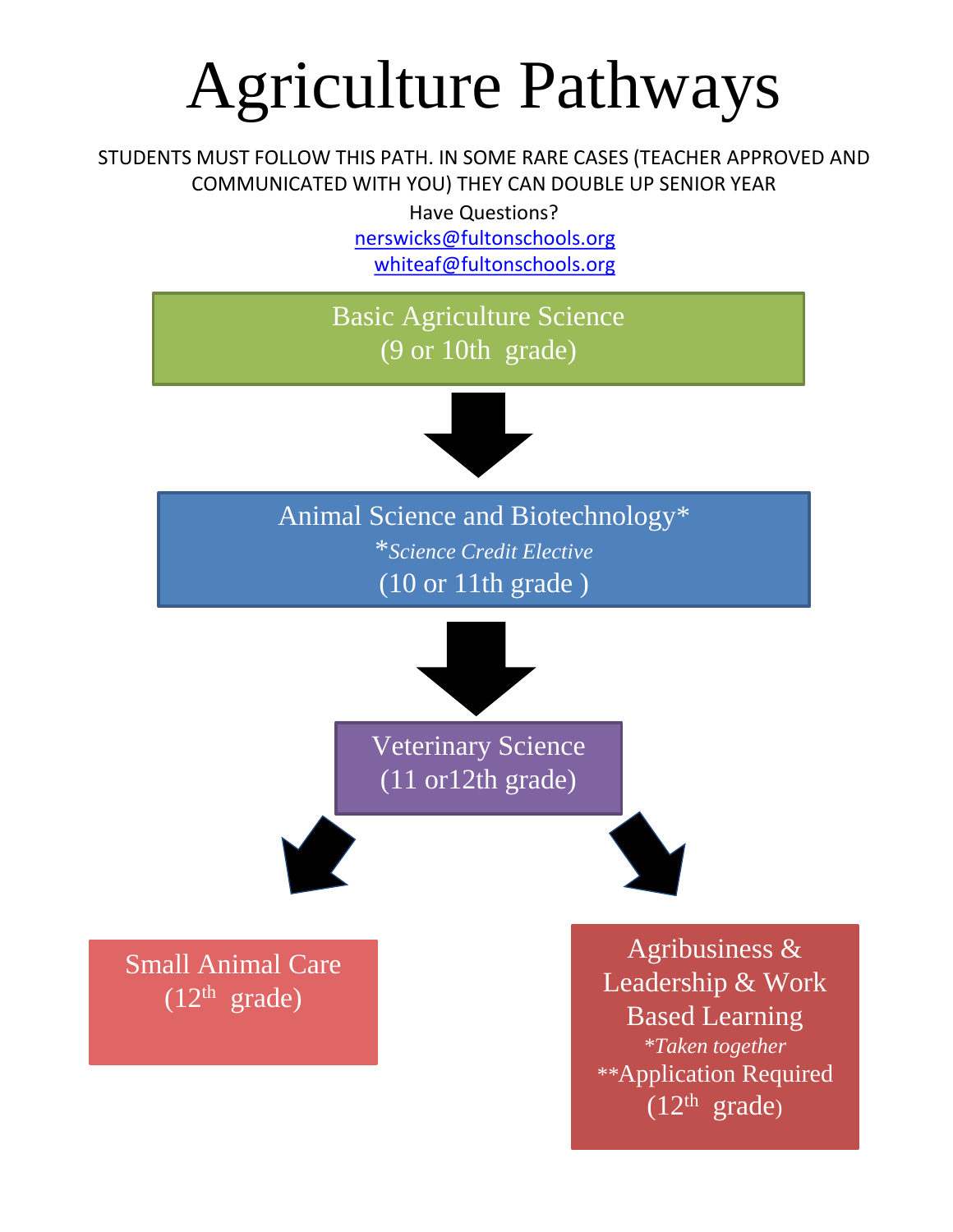# Law, Public Safety, Corrections & Security Pathways

Got Questions? For Criminal Justice: [Hartt@fultonschools.org](mailto:Hartt@fultonschools.org) For Fire Pathway: [Meyerc2@fultonschools.org](mailto:Meyerc2@fultonschools.org)

Introduction to Law, Public Safety, Corrections & **Security** (9 or 10th grade)



**Law Enforcement Services: Forensic Science Pathway**

Criminal Justice Essentials  $\overline{(10 \text{ or } 11 \text{th grade})}$ 



**Fire and Emergency Services: Firefighting Pathway**

Essentials of Fire & Emergency Services (10 or 11th grade )



Forensic Science and Criminal Investigation (11 or12th grade)



Applications of Firefighting  $\sqrt{(11 \text{ or } 12 \text{th } \text{grade})}$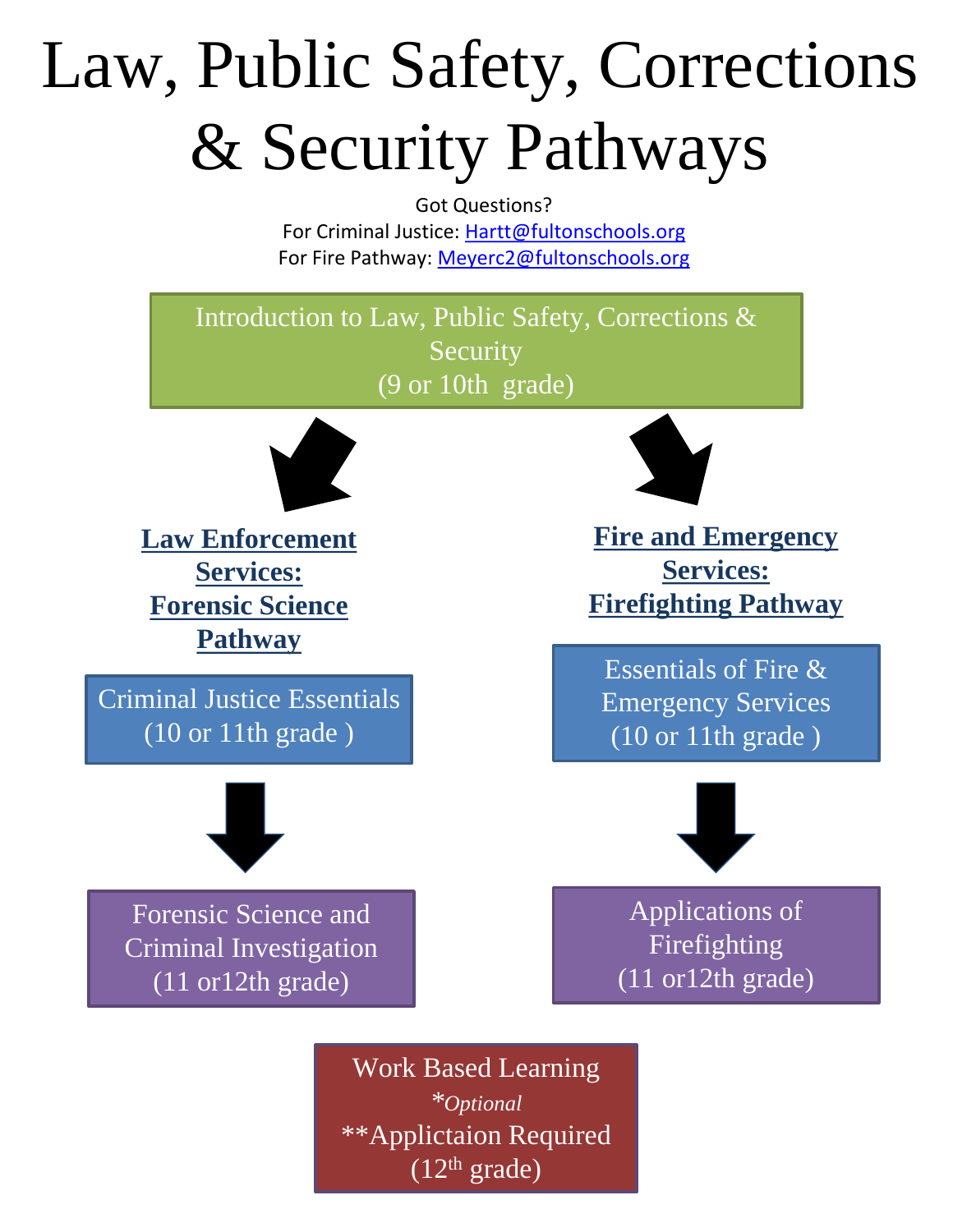### Engineering Pathways

Got Questions? [thompsonw@fultonschools.org](mailto:thoompsonw@fultonschools.org)

Foundations of Engineering & Technology (9th or 10th Grade)



Engineering Concepts (10th or 11th Grade)



Engineering Applications (11th or 12th Grade)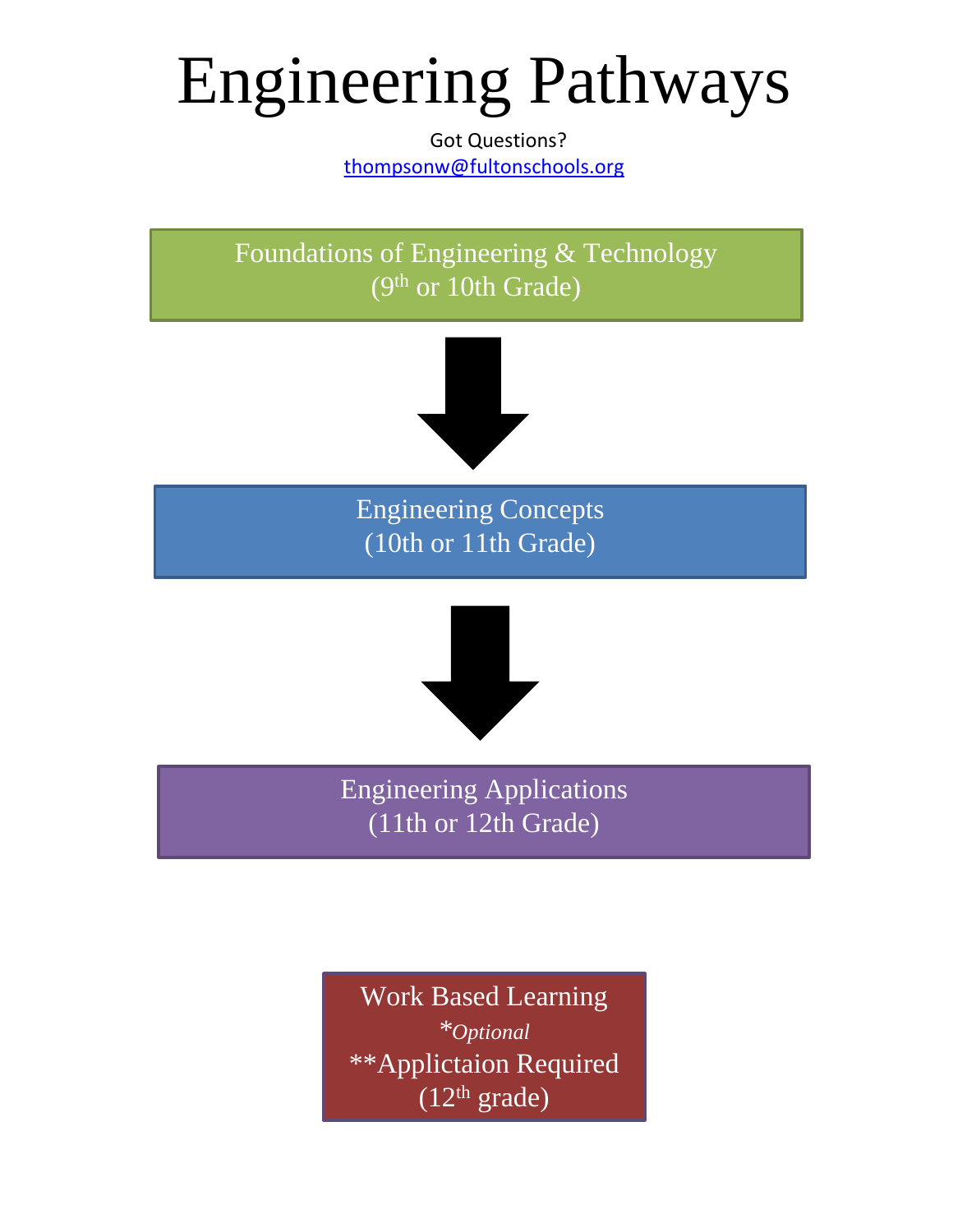### Marketing Pathways

Got Questions? [masinko@fultonschools.org](mailto:masinko@fultonschools.org)



\*\*Applictaion Required  $(12<sup>th</sup> grade)$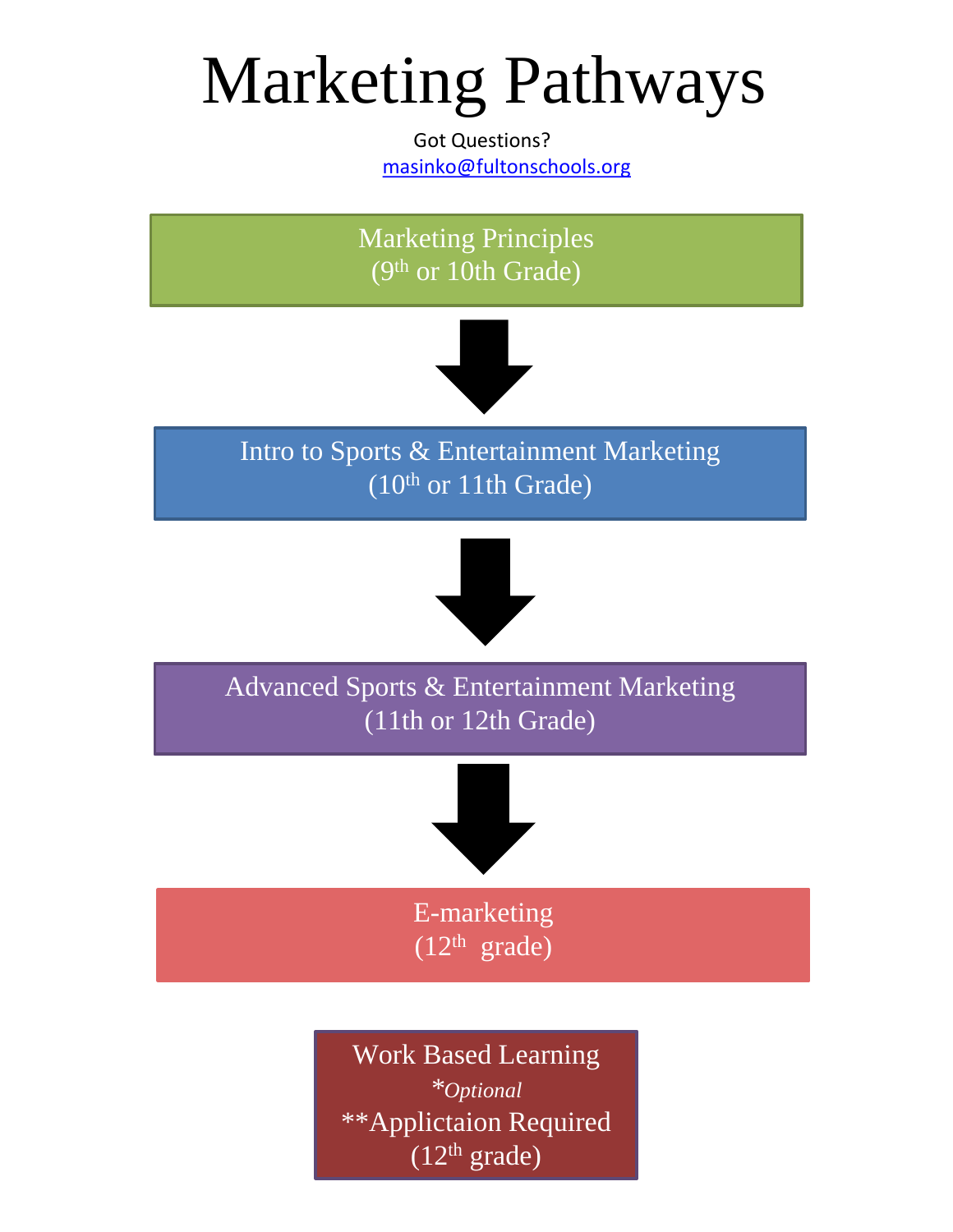# Audio Video Technology and Film Pathways

Got Questions? Contact Hal Funderburk [funderburk@fultonschools.org](mailto:funderburk@fultonschools.org)

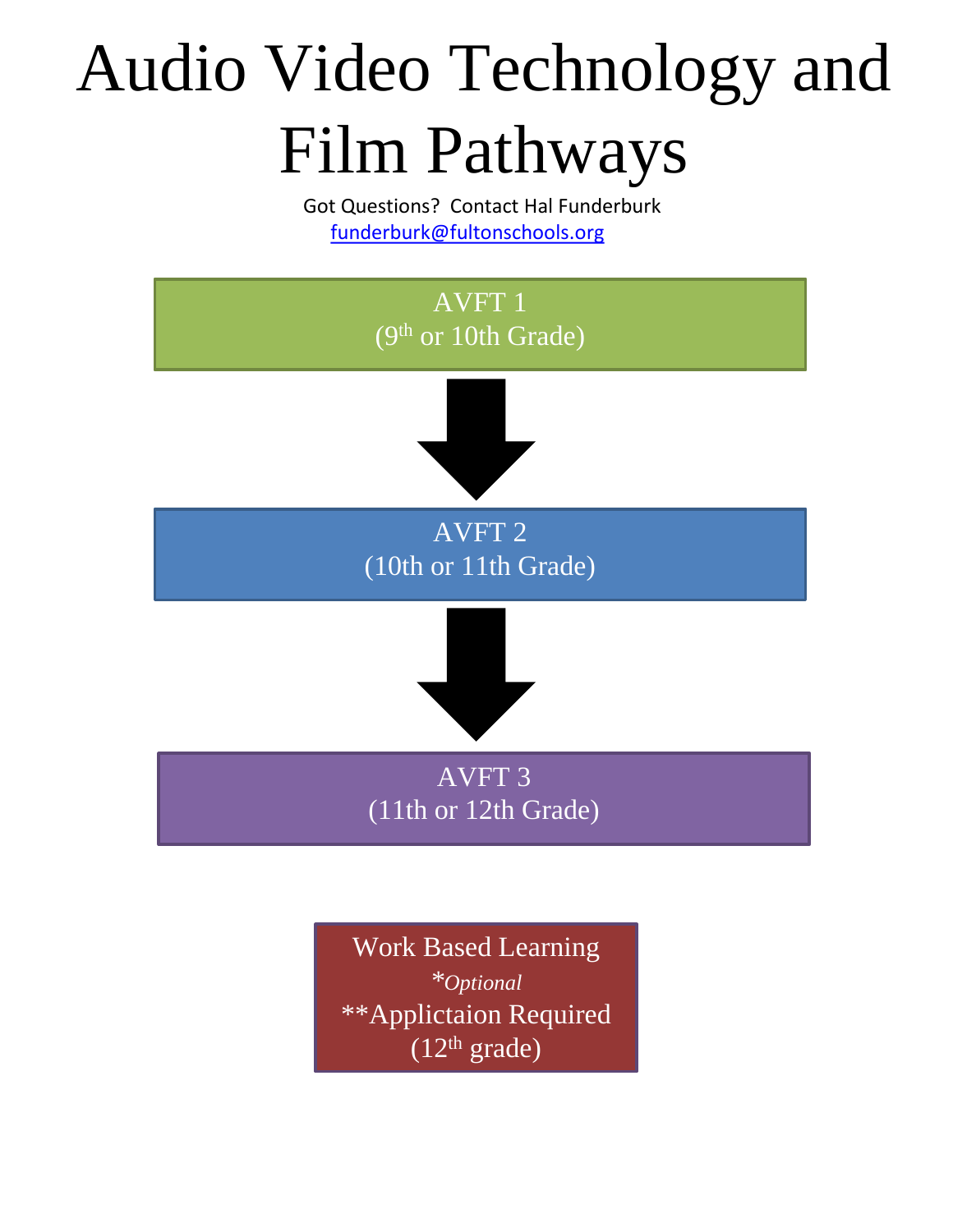## Entrepreneurship & Business Accounting Pathways

Got Questions? [grayr@fultonschools.org](mailto:grayr@fultonschools.org)